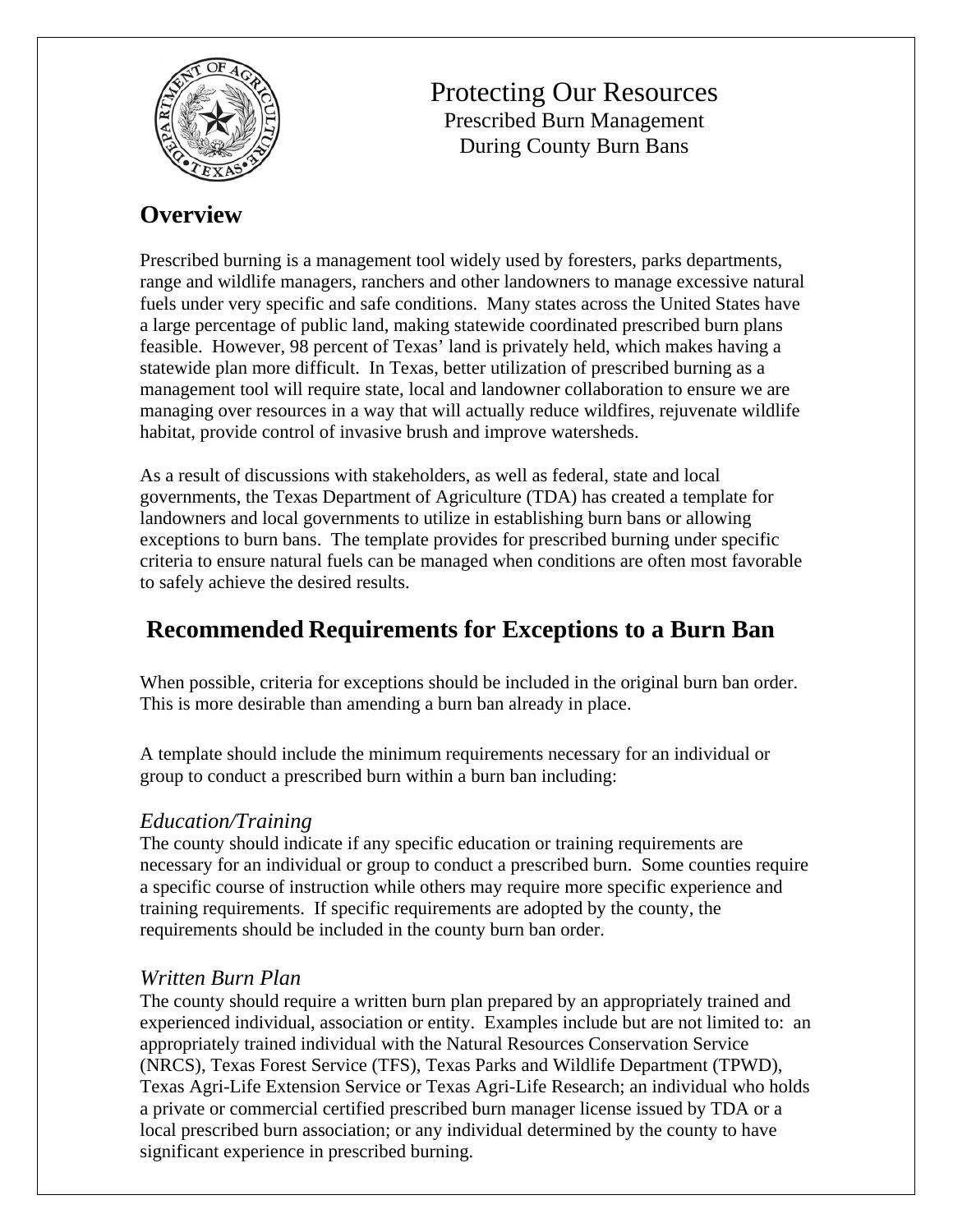Counties are also encouraged to utilize state and federal staff expertise when evaluating burn plans if the county does not have the resources to determine if a burn plan meets prescribed burn standards.

A written burn plan should at minimum include the following (see attached example):

- Purpose of the burn
- Prescribed burn manager information
- Burn site information (location, directions, etc.)
- Personnel requirements for conducting the burn
- A description of areas to be burned (fuel types, typography and previous treatments, number of acres to be burned, etc.)
- Preburn factors (fireguards, pumpers, crew size, tools and equipment, weather monitors, smoke sensitive areas, special precautions, etc.)
- Safety and contingency plans addressing smoke intrusions
- A detailed notification list that includes notification requirements for: the Texas Commission of Environmental Quality, local law enforcement, local fire marshal, local emergency coordinator, Department of Public Safety fire coordinator, neighbors, local volunteer fire department, and/or other appropriate entities
- A "Burn/Do Not Burn Checklist" (see attached)
- Demonstration of fire suppression ability, proving the ability to have proper fire suppression equipment and manpower to manage the burn

#### *Exception categories*

The burn ban exceptions should be clearly identified in the Commissioners Court Order establishing the burn ban. It is also recommended that the burn ban clearly articulate that the ban does not apply to already exempted activities as outlined in the Chapter 352 of the Local Government Code.

Counties should consider establishing a category of exception for federal and state agencies and institutions of higher education to ensure park and other state managed lands can be adequately managed during burn bans. Additionally, many of these entities conduct research and demonstration projects throughout the year to educate landowners about properly developing a burn plan and conducting a prescribe burn. An exception for these activities would also be useful. Examples of entities include: NRCS, TPWD, TFS, U.S. Fish and Wildlife Service, Texas Agri-Life Extension Service and Texas Agri-Life Research

There are many challenges facing counties during the extreme weather and drought conditions that precipitate a countywide burn ban. However, prudent use of prescribed burning can be an extremely beneficial tool for counties to help mitigate the impact of wildfires, which can devastate communities across this state. Through cooperation and coordination at the landowner and local, state and federal government levels, we can create an opportunity to ensure better communication and understanding of prescribed burning and its benefits to communities during difficult times.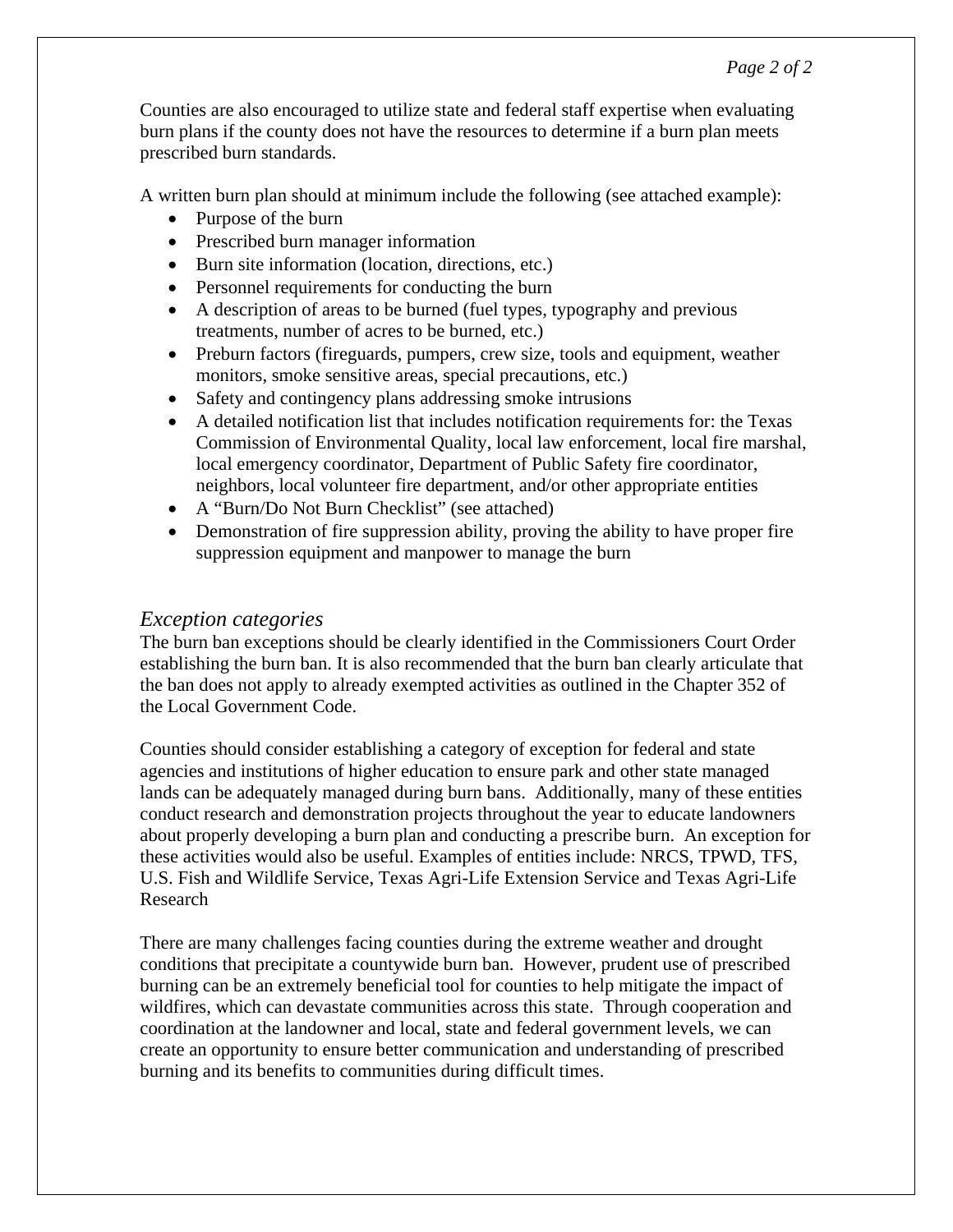### **TEMPLATE**

#### COUNTY BURN BAN ORDER

#### TO INCLUDE PRESCRIBED BURN CRITERIA

COUNTY OF \_\_\_\_\_\_\_\_\_

STATE OF TEXAS

#### **ORDER PROHIBITING OUTDOOR BURNING**

**WHEREAS,** Section 352.081 of the Local Government Code provides that the commissioners court of a county, by order, may prohibit outdoor burning in the unincorporated area of the county if the commissioners court makes a finding that circumstances present in the unincorporated area create a public safety hazard that would be exacerbated by outdoor burning; and,

**WHEREAS,** the \_\_\_\_ County Commissioners Court does hereby find that circumstances present in the unincorporated areas of \_\_\_\_\_\_\_\_ County create a public safety hazard that would be exacerbated by certain outdoor burning; and,

**WHEREAS**, Section 352.081 of the Local Government Code provides for exemptions from county burn bans for certified prescribed burn managers meeting the requirements of Natural Resources Code, Ch. 153, and the County Commissioners Court believes that additional exceptions are warranted to reduce the likelihood of dangerous and uncontrolled wildfire.

**BE IT THEREFORE ORDERED** that the following emergency regulations are hereby established for portions of the unincorporated areas of \_\_\_\_\_\_\_ County, Texas not subject to public ownership or stewardship for the duration of the above mentioned declaration:

(1) Actions Prohibited:

Except as described hereinafter, a person violates this order if he/she ignites, or causes ignition of any combustible or vegetative material outside of an enclosure which serves to contain all flames and/or sparks, or orders such burning or ignition by others.

- (2) Enforcement:
	- (a) Under notification of suspected outdoor burning, the fire department assigned to the location of the fire shall respond to the scene and take immediate measures to contain and to extinguish the fire.
	- (b) If requested by a fire official, a duly-commissioned peace officer, when available, shall be sent to the scene to investigate the nature of the fire.
	- (c) In accordance with Section 352.081 of the Local Government Code, a person who knowingly or intentionally violates this order commits a Class C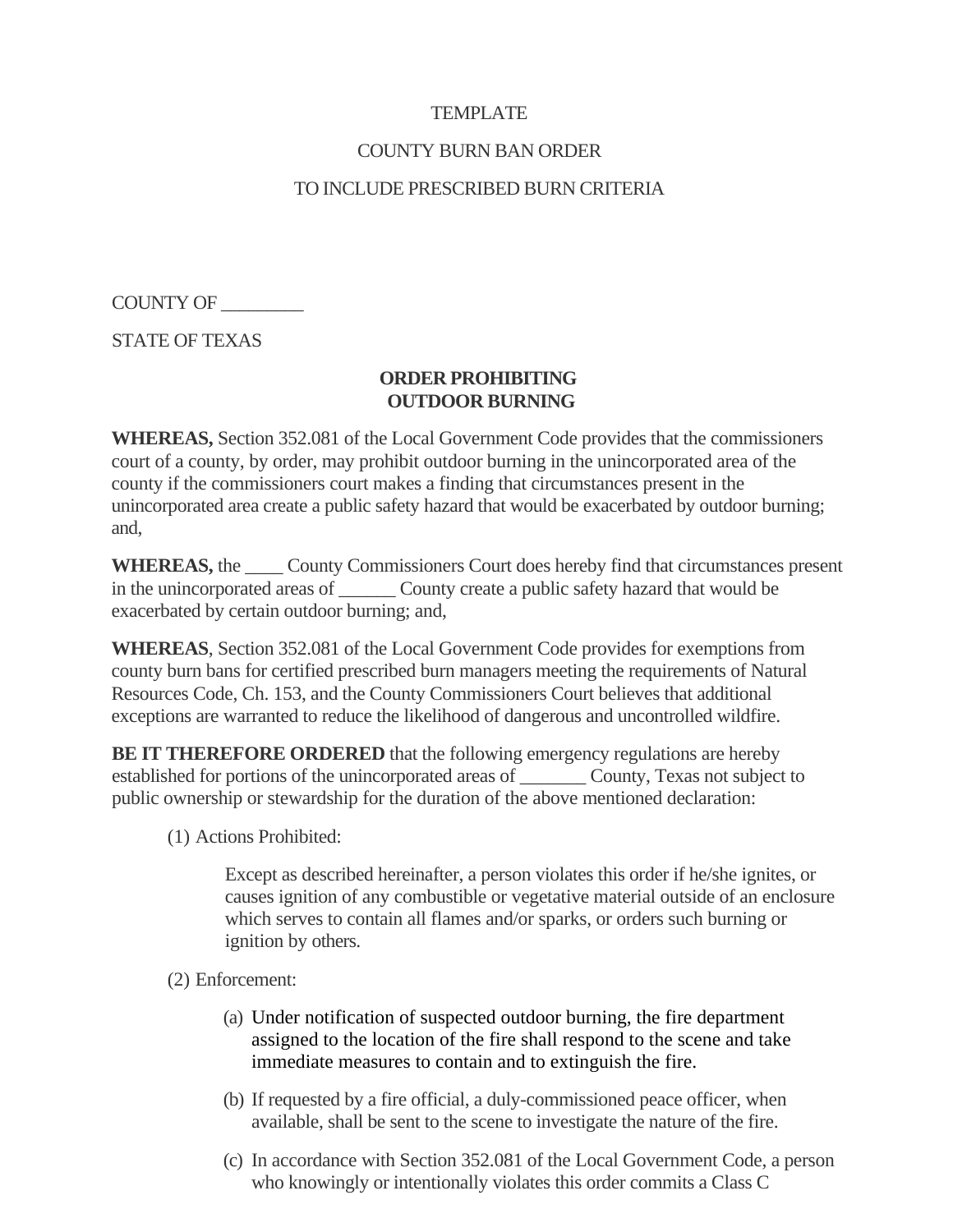Misdemeanor, punishable by a fine up to \$500.

- (d) If the responding peace officer finds that the person responsible for the fire is in violation of (1) above, a citation shall be issued for: Violation of Burn Ban Order.
- (3) Exceptions:
	- (a) This order shall not apply to the outdoor burning of vegetative material caused by welding or by other causes relating to the act of welding, if such burning is not malicious or intentional.
	- (b) This order shall not apply to a prescribed burn conducted by burn personnel of a federal or state agency, or an institution of higher education for prescribed burns on agency owned or managed properties, or for purposes of training local fire department personnel or prescribed burn managers.
	- (c) This order shall not apply to a prescribed burn conducted for the purpose of research or demonstration by burn personnel of a federal or state agency, or institution of higher education.
	- (d) This order shall not apply to burning of vegetative material when such burning is performed by an individual with appropriate training and experience in conducting burns and in accordance with a prescribed burn plan which:
		- i. addresses the useful nature of such activity as a land and natural resource management tool;
		- ii. includes appropriate safety and protective measures; and
		- iii. is submitted and approved by the \_\_\_\_\_\_ County Office of Emergency Management (OEM) and/or the Fire Chief of the Volunteer Fire Department or Emergency Services District where the burn site is located. The \_\_\_\_\_ County OEM shall promulgate rules and procedures for the submission and approvals of such activities.

*{This section could be used to further identify any specific needs the county would like addressed within the prescribed burn plan.}* 

 (e) This order shall not prohibit other lawful burning as may be permissible by rules established by the Texas Commission on Environmental Quality.

 (f) This order shall not prohibit prescribed burning by a commercial or private prescribed burn manager certified by the Texas Department of Agriculture, or by other individual or entities exempted by Section 352.081 of the Local Government Code.

Be it also **ORDERED** that the purpose of this order is the mitigation of the public safety hazard posed by wildfires during the current dry weather period, by curtailing the practice of outdoor burning without specific approval of the commissioners' court or without appropriate licensing from the state.

This order prohibiting outdoor burning shall remain in effect for a period of forty-five (45) days,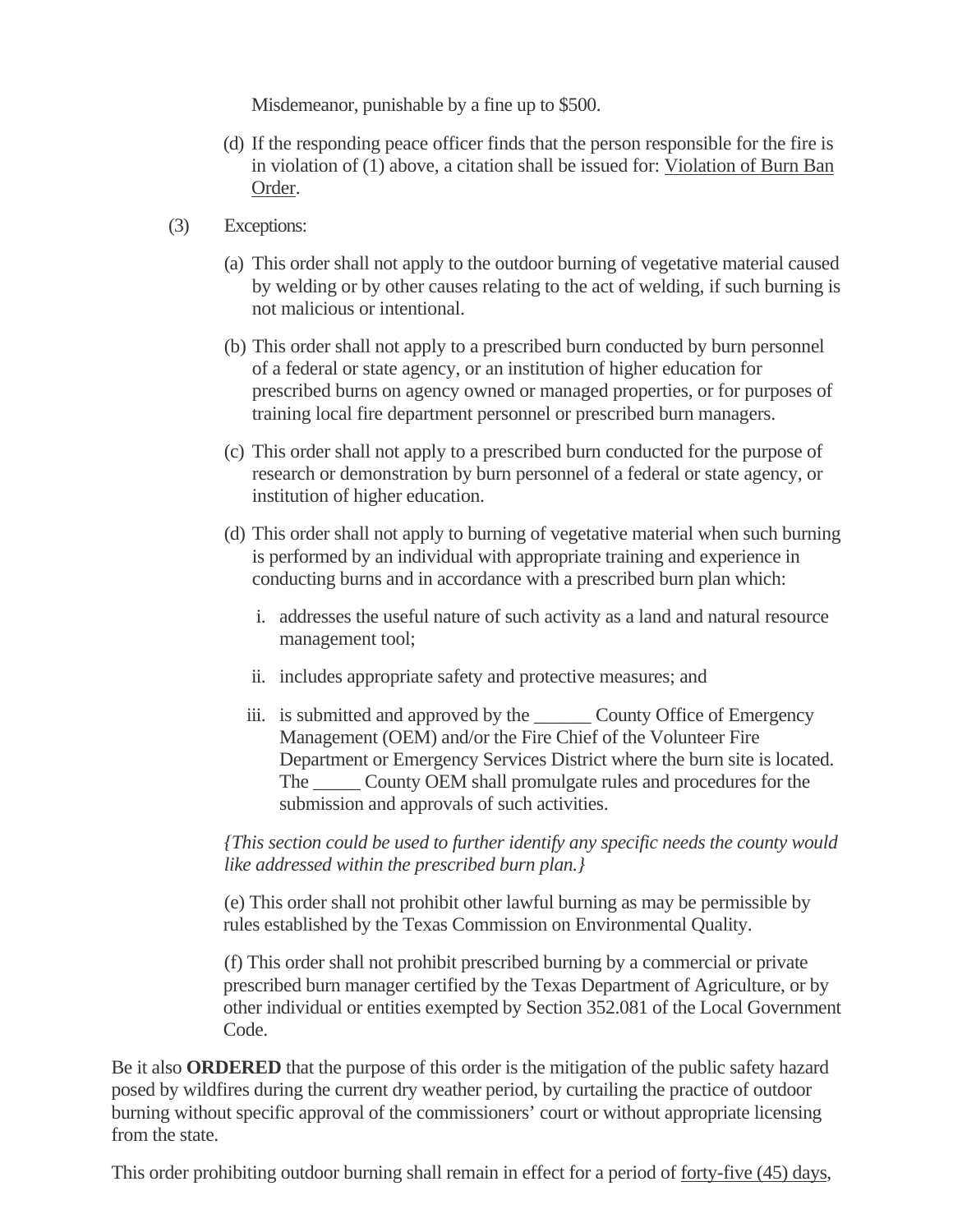and shall expire at the end of said period or upon the date the \_\_\_\_\_\_\_\_ County Commissioners Court, by order, determines that the circumstances present in the unincorporated areas of County no longer create a public safety hazard that would be exacerbated by outdoor burning, whichever occurs earlier.

ORDERED THIS \_\_DAY OF \_\_ \_, 2009

# **\_\_\_\_\_\_\_\_\_\_ COUNTY COMMISSIONERS COURT**

**County Judge** 

**\_\_\_\_\_\_\_\_\_\_\_\_\_\_\_\_\_\_\_\_\_\_\_\_\_\_\_\_\_ \_\_\_\_\_\_\_\_\_\_\_\_\_\_\_\_\_\_\_\_\_\_\_\_\_\_\_\_\_\_\_** 

\_\_\_\_\_\_\_\_\_\_\_\_\_\_\_\_\_\_\_\_\_\_\_\_\_\_\_\_\_ \_\_\_\_\_\_\_\_\_\_\_\_\_\_\_\_\_\_\_\_\_\_\_\_\_\_\_\_\_\_\_

**\_\_\_\_\_\_\_\_\_\_\_\_\_\_\_\_\_\_\_\_\_\_\_\_\_** 

Commissioner, Pct 1 Commissioner, Pct. 2

Commissioner, Pct. 3 Commissioner, Pct. 4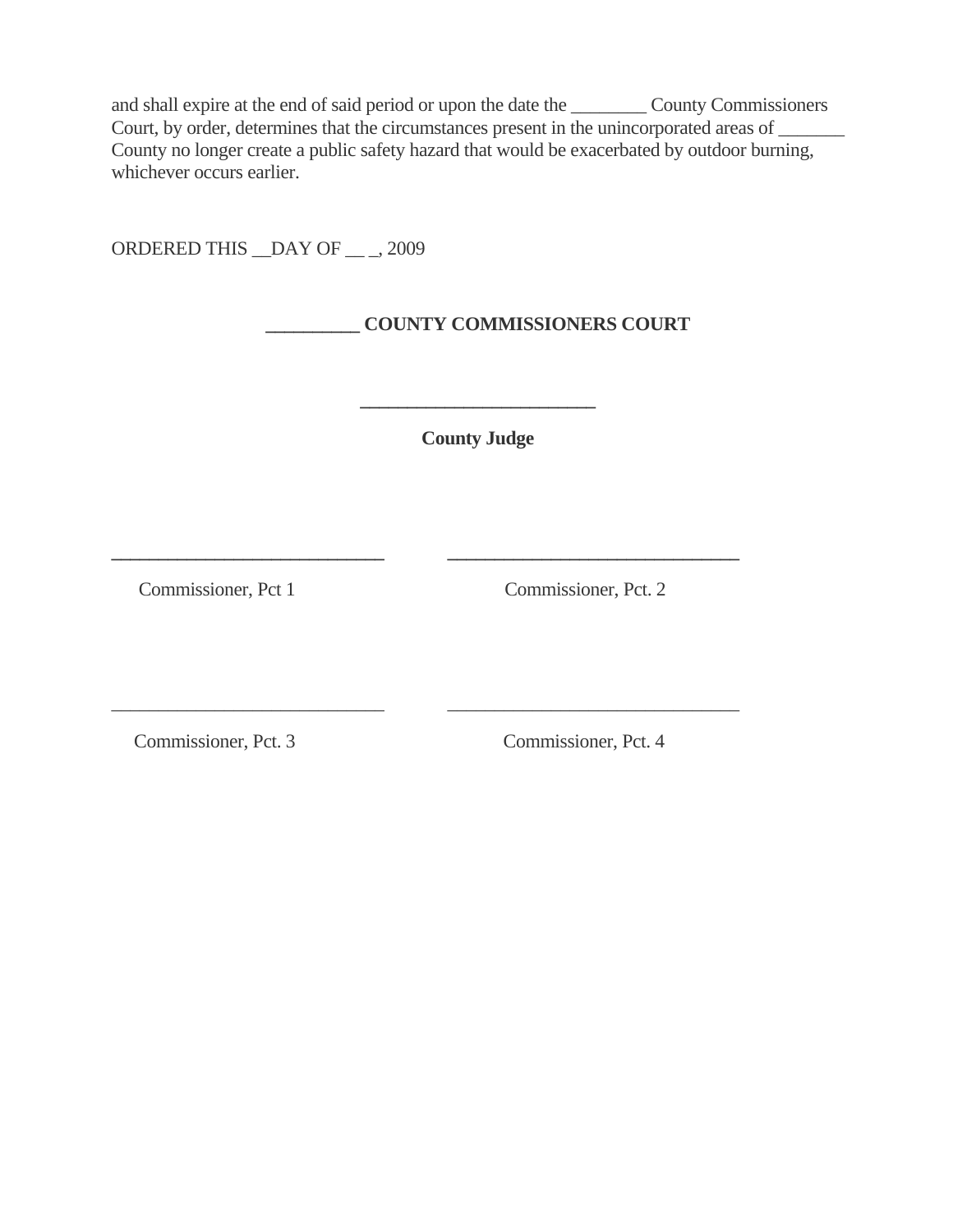# **Prescribed Burn Plan Worksheet**

*The following is designed to assist you in developing a burn plan during a burn ban.* 

| PRESCRIBED BURN MANAGER INFORMATION                         |                 |       |                                |                    |              |     |
|-------------------------------------------------------------|-----------------|-------|--------------------------------|--------------------|--------------|-----|
| <b>First Name</b><br>$Mr. \Box Mrs.$<br>Ms.<br>$\mathsf{L}$ |                 | M. I. |                                | <b>Last Name</b>   |              |     |
| Certificate No.                                             |                 |       | <b>Burn Unit</b>               |                    |              |     |
| $\omega_{\rm{max}}=0.01$ and $\omega_{\rm{max}}$            |                 |       |                                |                    |              |     |
| Date of fire                                                |                 |       | Signature of Responsible Party |                    |              |     |
| month day year                                              |                 |       |                                |                    |              |     |
| <b>BURN SITE INFORMATION</b>                                |                 |       |                                |                    |              |     |
| <b>Land Owner Name</b>                                      |                 |       |                                |                    |              |     |
|                                                             |                 |       |                                |                    |              |     |
| Address                                                     |                 |       |                                |                    |              |     |
| City                                                        |                 |       |                                | <b>State</b>       |              | Zip |
|                                                             |                 |       |                                |                    |              |     |
| County                                                      | Ranch/Site Name |       |                                |                    | Pasture Name |     |
| Acres to be Burned                                          |                 |       |                                | Longitude/Latitude |              |     |
|                                                             |                 |       |                                |                    |              |     |
|                                                             |                 |       |                                |                    |              |     |
| Record of Previous Burning                                  |                 |       |                                |                    |              |     |
| Date<br>$\prime$<br>$\frac{1}{2}$<br>month day year         | Result          |       |                                |                    |              |     |
|                                                             |                 |       |                                |                    |              |     |
|                                                             |                 |       |                                |                    |              |     |
|                                                             |                 |       |                                |                    |              |     |
|                                                             |                 |       |                                |                    |              |     |
|                                                             |                 |       |                                |                    |              |     |
|                                                             |                 |       |                                |                    |              |     |
|                                                             |                 |       |                                |                    |              |     |
|                                                             |                 |       |                                |                    |              |     |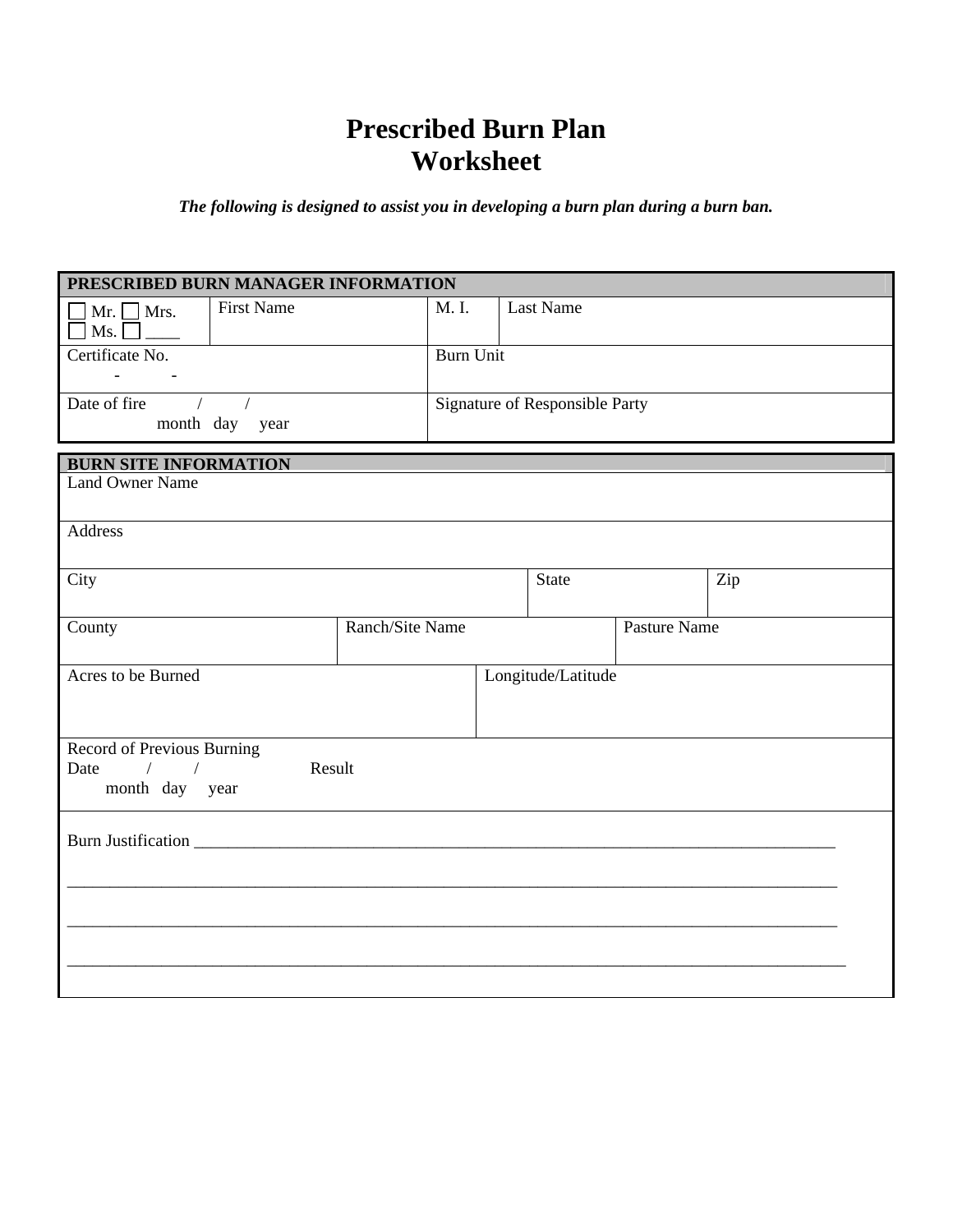| <b>AGENCY NOTIFICATION</b>                          | PERSON CONTACTED |
|-----------------------------------------------------|------------------|
| Texas Commission on<br><b>Environmental Quality</b> | Name             |
| <b>County Sheriff</b>                               | Name             |
| <b>Texas Forest Service</b>                         | Name             |
| <b>Regional Fire Coordinator</b>                    | Name             |
| Other                                               | Name             |
| Other                                               | Name             |

| <b>DESCRIPTION OF AREA</b> |          |
|----------------------------|----------|
| Live fuels                 |          |
|                            |          |
|                            |          |
|                            |          |
| Dead fuels                 |          |
|                            |          |
|                            |          |
|                            | Moisture |
|                            |          |
| Typography/elevation       |          |
|                            |          |
| Previous treatments        |          |
|                            |          |
|                            |          |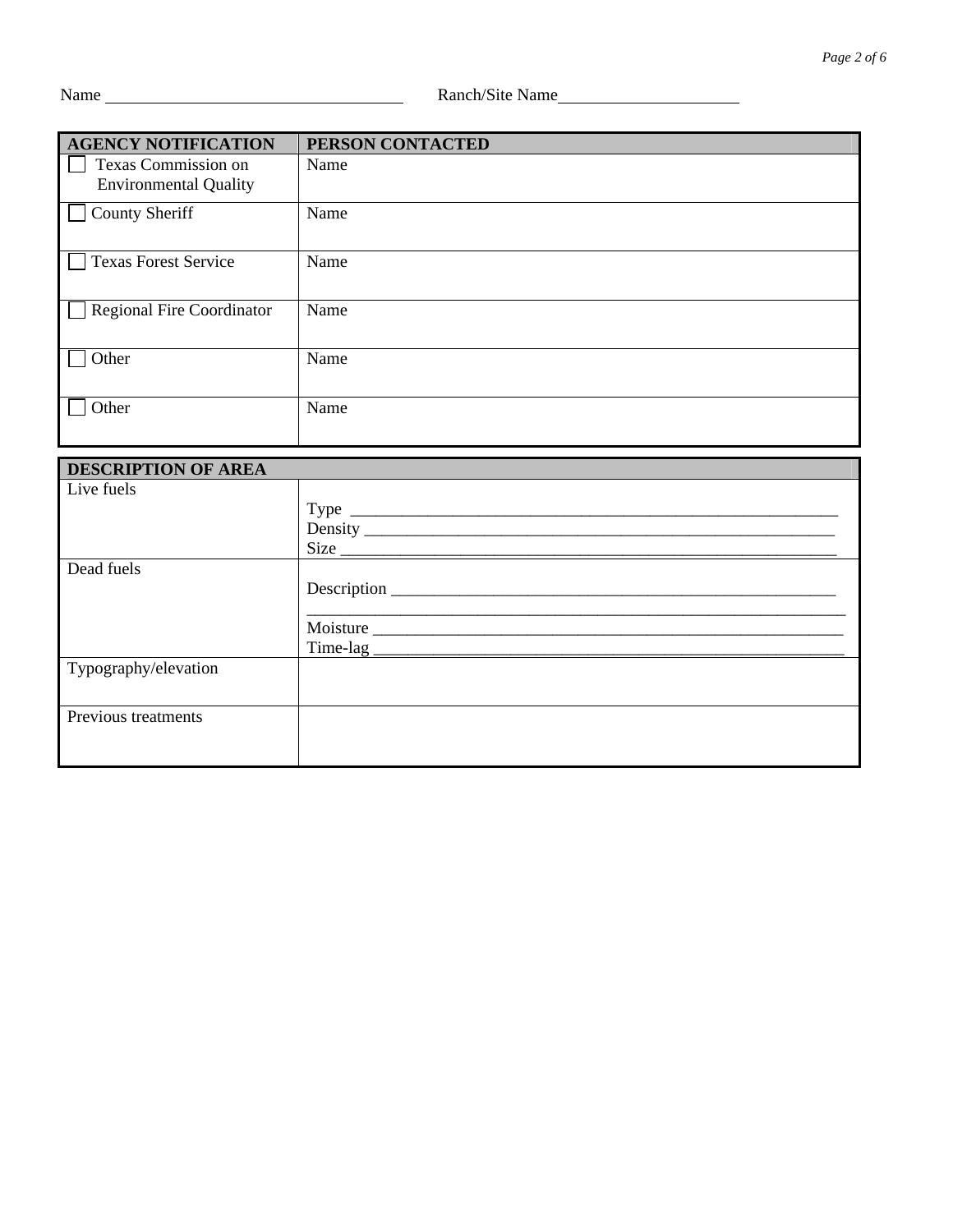| ан |
|----|
|    |
|    |

| <b>PREBURN FACTORS</b>                                                                       |                           |
|----------------------------------------------------------------------------------------------|---------------------------|
|                                                                                              |                           |
| Fire guards: specify width (attach map).                                                     |                           |
|                                                                                              |                           |
|                                                                                              |                           |
| $other \Box$                                                                                 |                           |
|                                                                                              |                           |
| Crew size: Minimum number required:                                                          |                           |
|                                                                                              |                           |
| Pumpers (number/names):                                                                      |                           |
|                                                                                              |                           |
|                                                                                              |                           |
| Ignition crew:                                                                               |                           |
|                                                                                              |                           |
| Hand tools:                                                                                  |                           |
|                                                                                              |                           |
|                                                                                              |                           |
| Weather monitor:                                                                             |                           |
|                                                                                              |                           |
|                                                                                              |                           |
| Equipment needs: (describe)                                                                  |                           |
|                                                                                              |                           |
| Protection needs: (buildings, powerlines, oil/gas facilities, hunting blinds, etc.; see map) |                           |
|                                                                                              |                           |
|                                                                                              |                           |
| Ignition Procedures (see map):                                                               |                           |
|                                                                                              |                           |
| Smoke sensitive areas: (see map)<br>$No \Box$                                                | $Yes \Box$                |
|                                                                                              |                           |
|                                                                                              |                           |
| Special Precautions: (see map)<br>$No \Box$                                                  | $Yes \Box$                |
|                                                                                              |                           |
|                                                                                              |                           |
| <b>PRESCRIPTION</b>                                                                          |                           |
| Date of burn (Blacklines)                                                                    | Time of burn (Blacklines) |
|                                                                                              |                           |
|                                                                                              |                           |
| Date of burn:                                                                                | Time of burn:             |
|                                                                                              |                           |
| <b>DESIRED PRESCRIPTION RANGE (BLACKLINES)</b>                                               | <b>Actual</b>             |
| Temperature ( <sup>0</sup> F)                                                                |                           |
|                                                                                              |                           |
| <b>Relative Humidity</b>                                                                     |                           |
|                                                                                              |                           |
| <b>Wind Direction</b>                                                                        |                           |
|                                                                                              |                           |
|                                                                                              |                           |
| Wind Speed                                                                                   |                           |
|                                                                                              |                           |
| Fuel Load (lbs/acre)                                                                         |                           |
|                                                                                              |                           |
| Fuel Load (tons/acre)                                                                        |                           |
|                                                                                              |                           |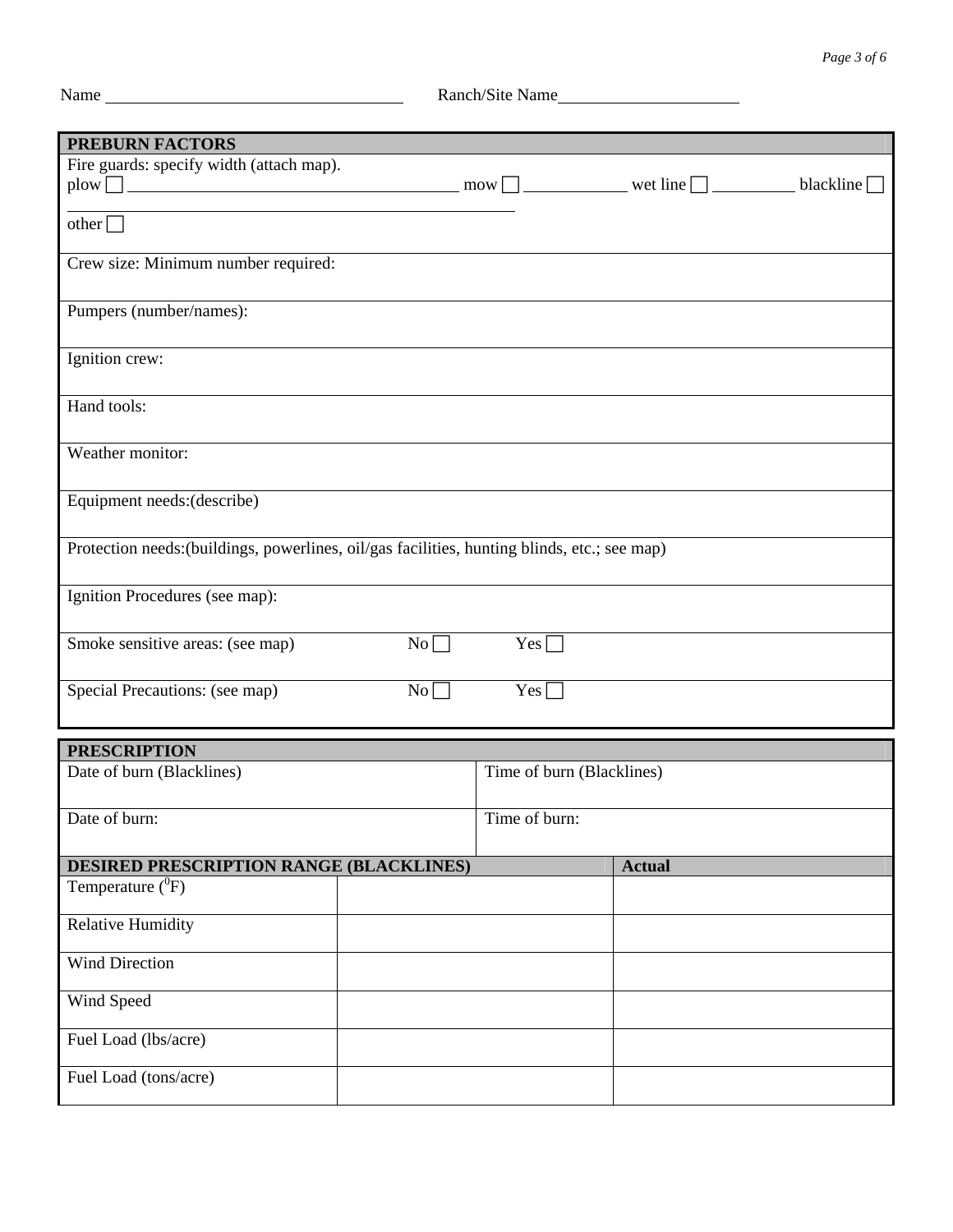| Name                                         | Ranch/Site Name |        |
|----------------------------------------------|-----------------|--------|
| Dead Fuel Moisture (1-hr)                    |                 |        |
| Dead Fuel Moisture (10-hr)                   |                 |        |
| Dead Fuel Moisture (100-hr)                  |                 |        |
| <b>Live Fuel Moisture</b>                    |                 |        |
| <b>DESIRED PRESCRIPTION RANGE (HEADFIRE)</b> |                 | Actual |
| Temperature $(^{0}F)$                        |                 |        |
| <b>Relative Humidity</b>                     |                 |        |
| <b>Wind Direction</b>                        |                 |        |
| Wind Speed                                   |                 |        |
| Fuel Load (lbs/acre)                         |                 |        |
| Fuel Load (tons/acre)                        |                 |        |
| Dead Fuel Moisture (1-hr)                    |                 |        |
| Dead Fuel Moisture (10-hr)                   |                 |        |
| Dead Fuel Moisture (100-hr)                  |                 |        |
| <b>Live Fuel Moisture</b>                    |                 |        |
| <b>SMOKE MANAGEMENT</b>                      |                 | Actual |
| Mixing Height                                |                 |        |
| <b>Transport Wind Speed</b>                  |                 |        |

| <b>ACTIVITY</b>                                             | PERSONNEL ASSIGNED |
|-------------------------------------------------------------|--------------------|
| Maintain close observation of the burned area until the     |                    |
| fire is completely extinguished                             |                    |
| Maintain contact with weather station until the fire is     |                    |
| extinguished                                                |                    |
| Take immediate positive action to ensure safety of the fire |                    |
| should a dangerous change in the weather occur or be        |                    |
| forecast                                                    |                    |
| Check perimeter for firebrand sources such as trees, posts, |                    |
| cow chips, logs, etc                                        |                    |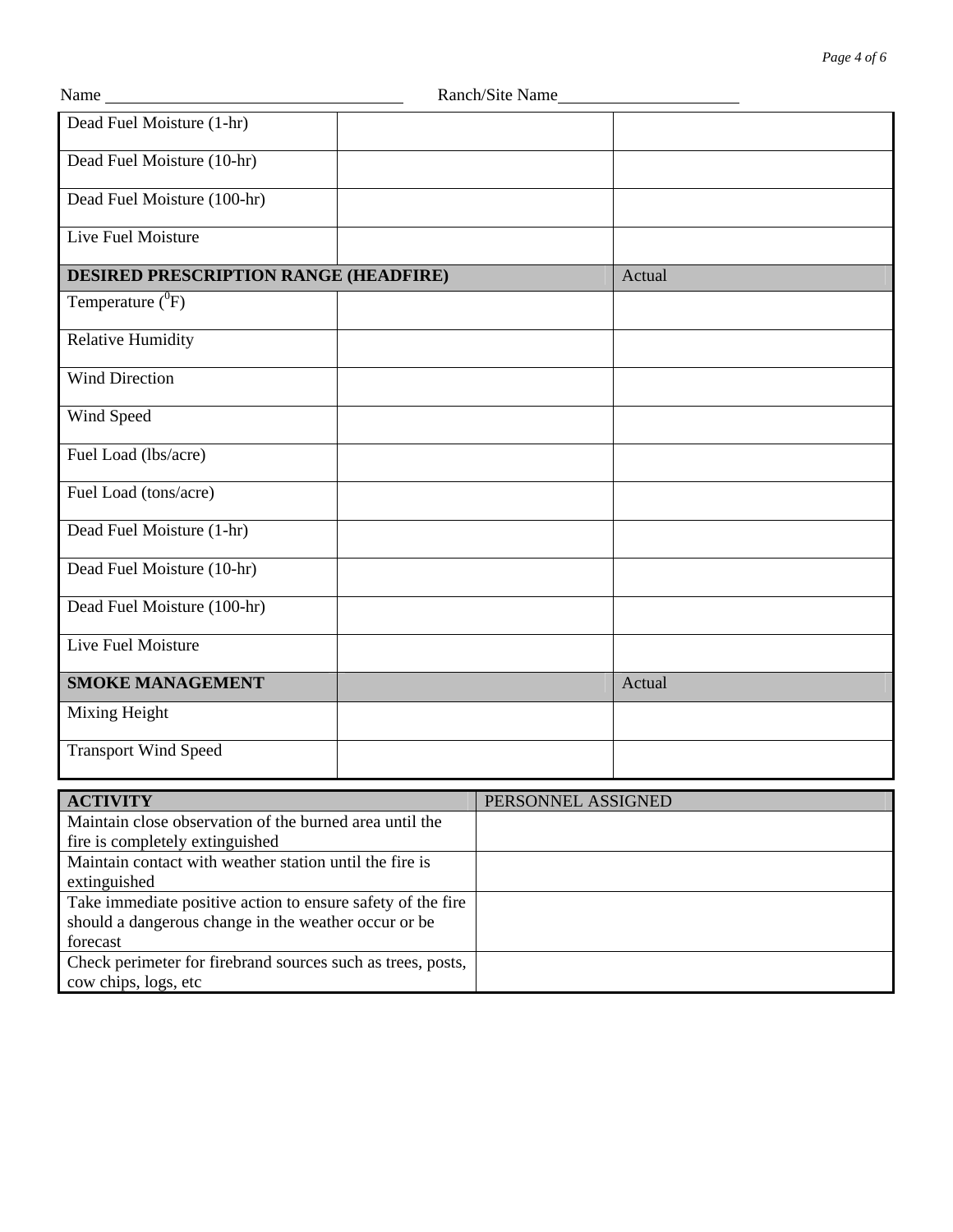## **MISCELLANEOUS NOTES OR COMMENTS**

| <b>OFFICE COMPLETE LEIOMA</b> |  |  |
|-------------------------------|--|--|

**OTHER CONSIDERATIONS**  Consider not burning log-littered areas if the weather forecast is for strong winds within three days following a burn.

Consider not burning within 12 hours of a predicted wind shift.

When graded or bladed strips are used as fireguards, rolls of soil should be left on the side of the area next to the fence or away from area to be burned.

Continuously monitor weather factors affecting fire behavior.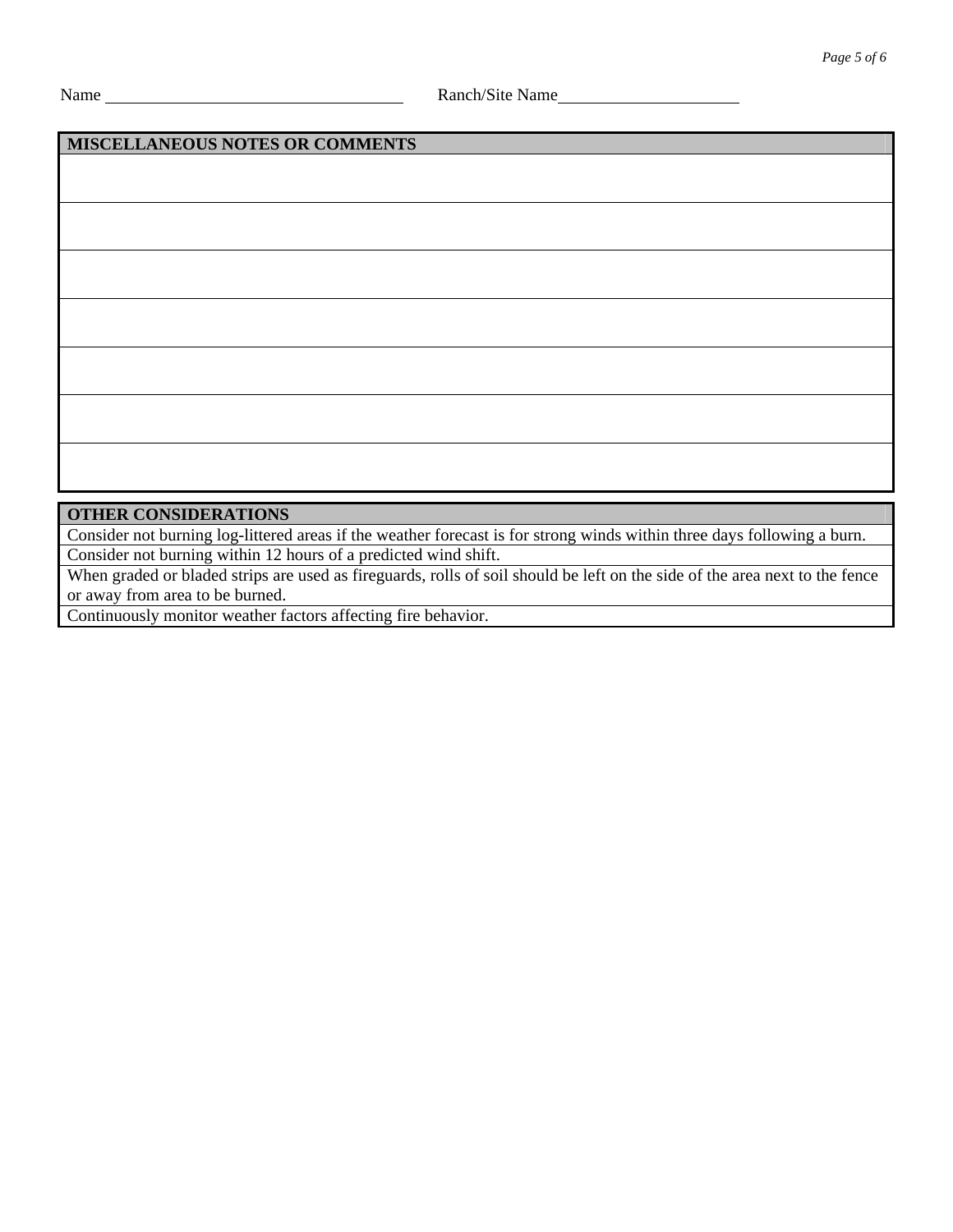Map(s) of Area to be Burned

Include items such as legend, magnetic north, water sources, roads, gates, safety zones, escape routes, fire guards, areas to be protected, ignition area, smoke sensitive areas, special precautions etc.